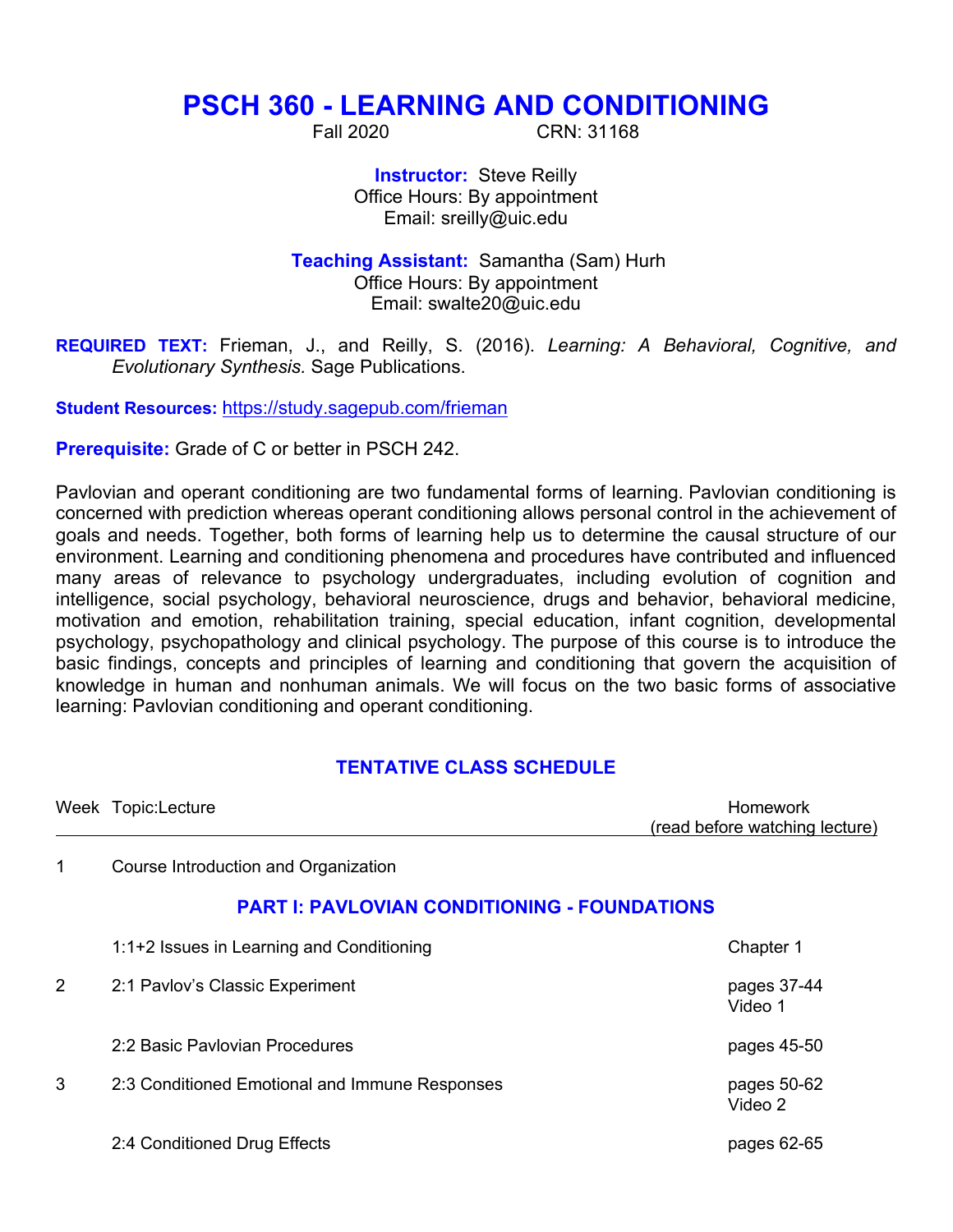| $\overline{4}$                                      | 2:5 Signtracking and Conditioned Taste Aversion               | pages 65-79<br>Videos 3,4,5 |  |  |
|-----------------------------------------------------|---------------------------------------------------------------|-----------------------------|--|--|
|                                                     | 3:1 Causal Inference and Constant Conjunction                 | pages 81-92                 |  |  |
| 5                                                   | 3:2 Contiguity and Precedence                                 | pages 96-107                |  |  |
|                                                     | <b>September 24</b><br><b>EXAM1</b>                           |                             |  |  |
| <b>PART II: PAVLOVIAN CONDITIONING - MECHANISMS</b> |                                                               |                             |  |  |
| 6                                                   | 4:1 Salience to Relative Validity                             | pages 109-122               |  |  |
|                                                     | 4:2 Surprise and Blocking                                     | pages 122-126               |  |  |
| $\overline{7}$                                      | 4:3 Rescorla-Wagner Model                                     | pages 126-139               |  |  |
|                                                     | 5:1 Representation of Knowledge and Transitive Inference      | pages 141-160               |  |  |
| 8                                                   | 5:2 Conditioned Inhibition, Context, Time, Extinction         | pages 160-179               |  |  |
|                                                     | 6:1 Nature of the Conditioned Response and Behavioral Systems | pages 181-195               |  |  |
| 9                                                   | 6:2 Functions of the Conditioned Response                     | pages 195-211               |  |  |
|                                                     | <b>October 22 EXAM 2</b>                                      |                             |  |  |
| 10                                                  | NO CLASS: Society for Neuroscience Convention                 |                             |  |  |

## **PART III: OPERANT CONDITIONING – FOUNDATIONS and MECHANISMS**

| 11                | 7:1 What is Operant Conditioning?                               | pages 215-233<br>Videos $6.7.8$ |
|-------------------|-----------------------------------------------------------------|---------------------------------|
|                   | 7:2 Reinforcers and Contingencies                               | pages 233-263                   |
| $12 \overline{ }$ | 7:3 Learned Helplessness                                        | 269-276                         |
|                   | 8:1 Functions of Reinforcers, Hill-Climbing and Differentiation | 279-297, 302-303                |
| 13                | 8:2 Partial Reinforcement and Behavioral Persistence            | 305-320, 327-333                |
|                   | 9:1 Causal Inference and Representation of Knowledge            | pages 375-392                   |
|                   |                                                                 |                                 |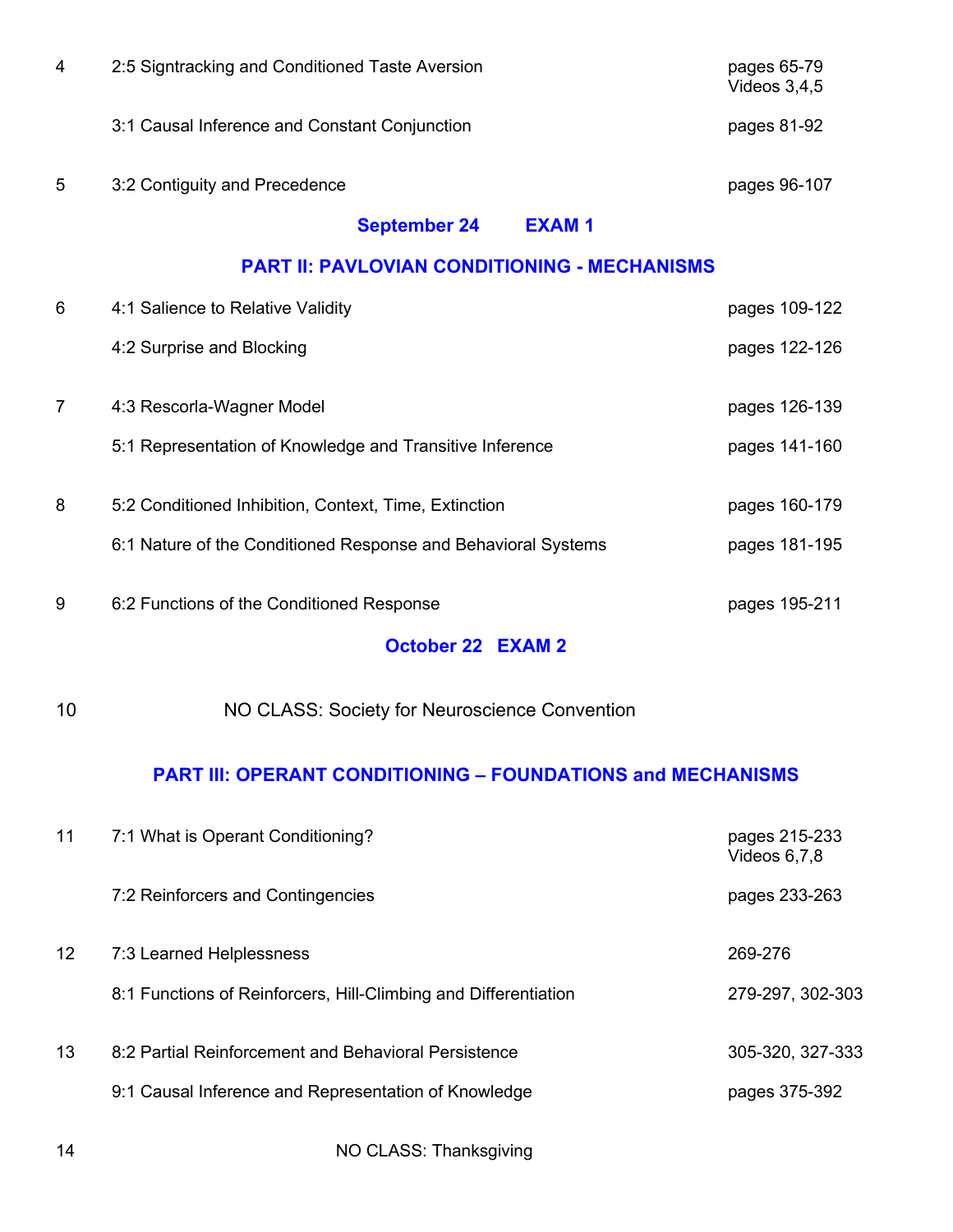#### **December 3 EXAM 3**

#### **LECTURES**

Due to the ongoing pandemic, the administration has mandated that classes with more than 50 students must be taught online.

Because this is now an online course, Blackboard will be used extensively for posting lectures, administering tests, and for discussion boards for student questions. Lectures for the class will be recorded and posted (on a weekly basis) to Blackboard and will be made available to you on Blackboard every Sunday at 11:59pm. Due to the absence of any form of interactions, the recorded lectures are very much shorter than the corresponding in-class presentations. This might seem to present an opportunity to lengthen each recorded lecture by including additional material not usually included during in-class lectures for this course. However, to ensure parity with past and future years we believe it appropriate and fair that lectures should cover the same amount of material irrespective of the presentation medium. Thus, additional material has not been added and it is of utmost importance that you read the assigned homework chapters. **If at any time you have trouble accessing any of the material on Blackboard it is your responsibility to contact me or the TA immediately. To avoid any future conflicts or issues, it is recommended to download and open every week's material as soon as you can to ensure that you can access it. Additionally, it is highly recommended that you work to a regular timetable and do not wait until exam week before listening to the lectures and reading the homework chapters.**

#### **ACADEMIC INTEGRITY**

Below are the guidelines for academic integrity from the Student Handbook at the University of Illinois at Chicago. As an academic community, the University of Illinois at Chicago is committed to providing an environment in which research, learning, and scholarship can flourish and in which all endeavors are guided by academic and professional integrity. All members of the campus community -- students, staff, faculty, administrators -- share the responsibility of ensuring that these standards are upheld so that such an environment exists. Instances of academic misconduct by students, and as defined herein, shall be handled pursuant to the Student Disciplinary Policy. Academic dishonesty includes, but is not limited to:

**Cheating:** Either intentionally using or attempting to use unauthorized materials, information, people, or study aids in any academic exercise, or extending to or receiving from any other person any kind of unauthorized assistance in any examination or assignment.

**Bribes, Favors, Threats:** Bribing or attempting to bribe, promising favors to or making threats against, any person, with the intention of affecting a grade, record of a grade, or evaluation of academic performance any conspiracy with another person who then takes or attempts to take action on behalf or at the direction of the student.

**Examination by Proxy:** Taking or attempting to take an exam for someone else other than the student is a violation by both the student enrolled in the course and the proxy or substitute.

In fairness to the vast majority of students who take their college career seriously, no form of cheating will be tolerated in exams. **Anyone cheating in an exam will receive 0 points for that exam.**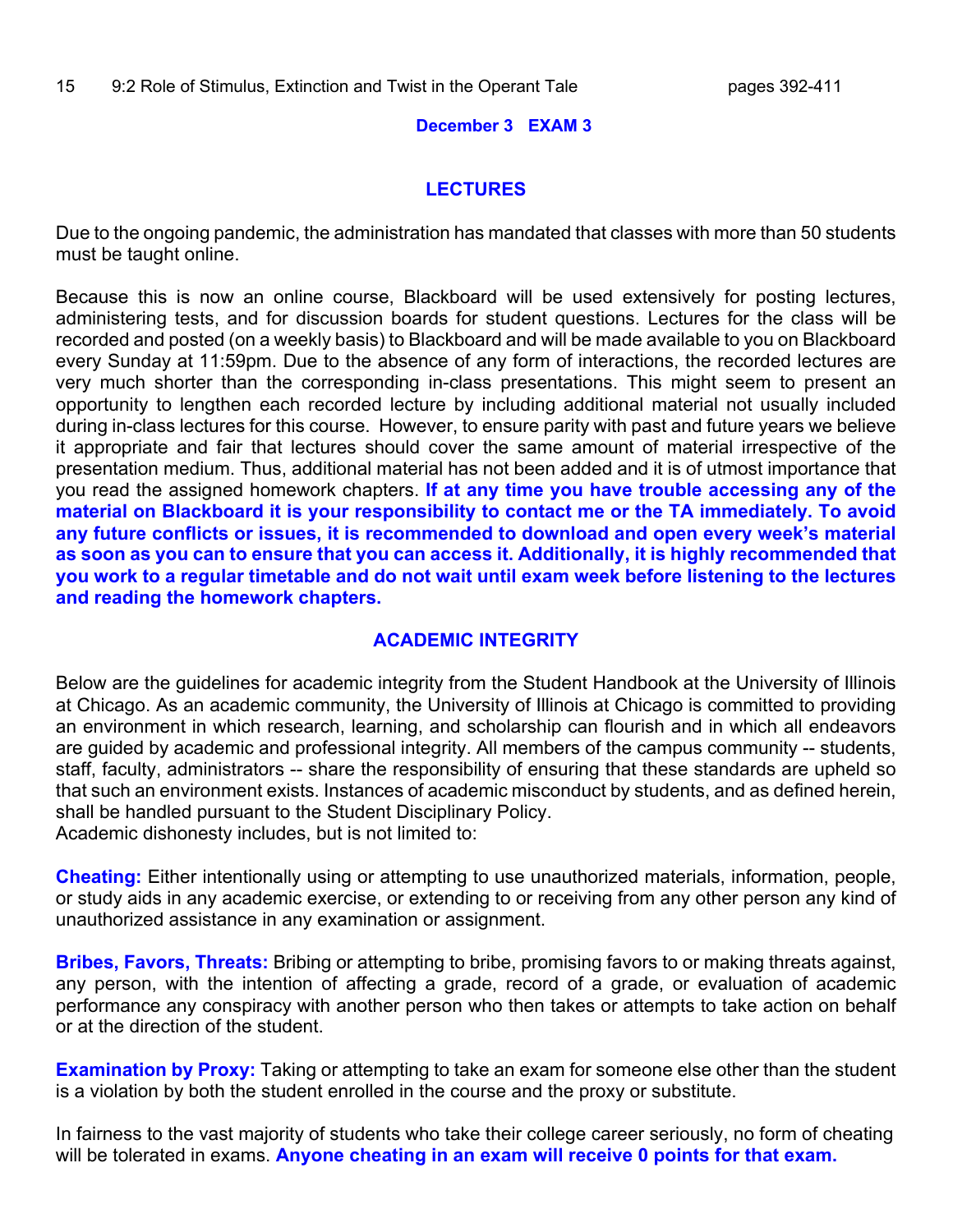## **Using LockDown Browser for Online Exams & Quizzes**

This course requires the use of LockDown Browser for online exams and quizzes. Please watch this short video to get a basic understanding of LockDown Browser and the webcam feature which is required for all exams and quizzes.

• https://web.respondus.com/lockdownbrowser-student-video/

Then download and install LockDown Browser from this links:

• https://download.respondus.com/lockdown/download.php?id=344933365

To take an online exam or quiz, start LockDown Browser and navigate to the exam (you will not be able to access the exam with a standard browser). For additional details on using LockDown Browser, review the student quick start quide.

Finally, when taking an online exam or quiz, these guidelines must be followed:

- Select a location where you will not be interrupted
- Before starting an examination, know how much time is available for it, and that you've allotted enough time to complete it
- Turn off all mobile devices, phones, etc. and do not have them within reach
- Clear your area of all external materials books, papers, other computers, or devices
- Remain at your desk/workstation for the duration of the test
- LockDown Browser will prevent you from accessing other websites or applications; you will be unable to exit the test until all questions are completed and submitted

#### **POLICIES**

There will be 3 exams each containing 40 multiple-choice questions (each correct answer = 2.5 points). Each exam is therefore worth 100 points (300 points total for 3 exams), based on material covered in lectures and from the assigned readings. The lectures will highlight only some of the information covered in the text while going into greater detail on other topics. **To succeed in this class - and I want you to succeed - you should read the assigned homework and listen to the lectures. Lecture handouts will be posted on Blackboard and it's a good idea to download the relevant handout before the lecture and add your own notes to the handout during the lecture.**

The 3 exams will be administered via Blackboard and you will have 75 minutes to complete an exam once you begin. Exams are scheduled on Thursdays and you will have a 4-hour window of time in which to take the exam. **All students in this class will have the opportunity to vote for a 4-hour time window (the start time for an in-class exam is usually 2:00 pm). A doodle poll will be sent out during the first week of class and you will have one week to cast your vote.** If you do poorly on an exam, please schedule an appointment with me to identify any problem areas with a view to helping you to improve your performance on the next exam. Final grades will be assigned as follows:

> **A = 240 or more points B = 210 or more points C = 180 or more points D = 150 or more points F = Below 150 points**

**No make-up exams will be given** except for the most serious of documented circumstances. A request for a make-up exam will only be considered if accompanied with a written note (including phone number) from a physician. Make-up exams must be taken within one week of the scheduled exam